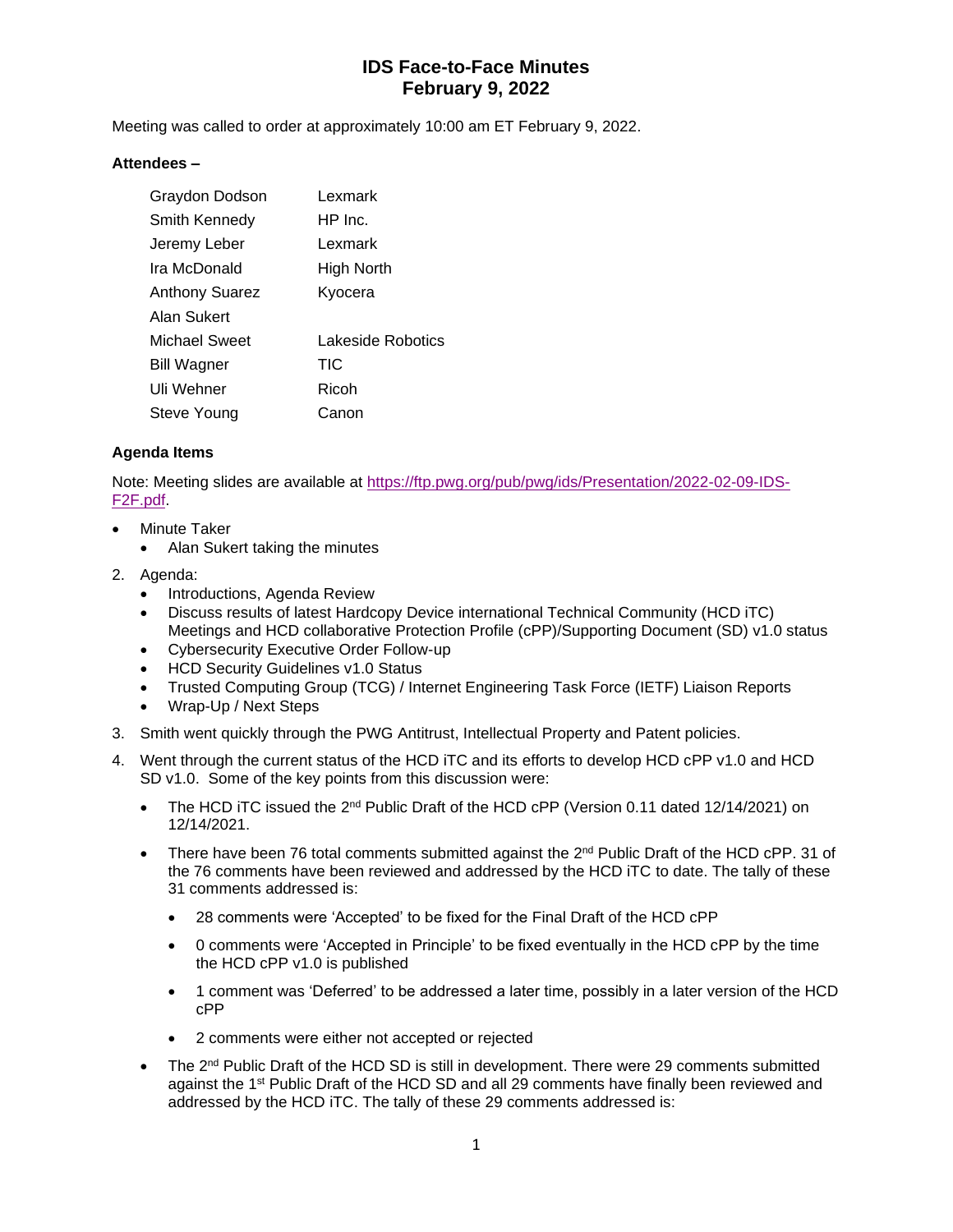- 25 comments were 'Accepted' to be fixed for the Final Draft of the HCD cPP
- 0 comments were 'Accepted in Principle' to be fixed eventually in the HCD cPP by the time the HCD cPP v1.0 is published
- 0 comments were 'Deferred' to be addressed a later time, possibly in a later version of the HCD cPP
- 3 comments were either not accepted or rejected
- 1 comment is on hold pending discussion with ITSCC (the Korean Scheme).
- Al then reviewed the key issues that were resolved in the  $2<sup>nd</sup>$  Public Draft of the HCD cPP:
	- Added a note for the optional Organizational Security Policy Purge in Section 3.5.7 indicating that Cryptographic Erase is not included in this optional requirement because it is covered in the mandatory requirement of FCS\_CKM\_EXT.4 and FCS\_CKM.4.
	- Replaced the text of the Application Note for SFR **FPT\_KYP\_EXT.1 Extended: Protection**  of Key and Key Material in the 1<sup>st</sup> Public Draft to add clarity to what the Application Note was trying to convey.
	- Removed the part of the sentence in the application note in SFR FCS KYC EXT.1.1 (Key **Chaining**) that talks about "keys in areas of protected storage" because keys in areas of protected storage are already discussed in SFR **FPT\_KYP\_EXT.1 Protection of Key and Key Material** in a superior way.
	- Clarified via an addition to the Application Note that the scope of TST Testing for SFR **FPT\_TST\_EXT.1 TSF testing** is focused on correct operation of the cryptographic function and detection of malfunctions, since the integrity of the executable code can be guaranteed by SFR **FPT\_SBT\_EXT Secure Boot**
	- Clarified that the requirement in SFR **FPT\_SBT\_EXT Secure Boot** to use the chain(s) of trust to confirm integrity of its firmware/software using one or more of the selected methods applies only at boot time.
	- Clarified that support for TLS Mutual Authentication and DTLS Mutual Authentication, whether as a client or as a server, are optional in all cases.
	- Corrected numerous incorrect references, External Component Definitions and header information for several SFRs.
	- Clarified that SFRs **FIA\_X509\_EXT.1 X.509 Certificate Validation and FIA\_X509\_EXT.2 X.509 Certificate Authentication** must be selected (they are both Selection-Based Requirements) if 'X.509 Certificate' is selected in **FPT\_TUD\_EXT.1.3 (Trusted Update).**
	- Added AES bit selection option to SFR **FCS\_COP.1.1/StorageEncryption.**
- Al provided an update on the issue facing the HCD iTC on how to handle Cryptographic Erase (CE)- see the minutes from the November 4, 2021 IDS Face-to-Face Meeting for the background on this issue.

JISEC (the Japanese Scheme) wanted the Image Overwrite discussions in the Security Problem Definition and in the FDP\_RIP.1/Overwrite SFR to only include the "Image Overwrite" mechanism. JISEC felt Cryptographic Erase is covered by the two Key Destruction SFRs (FCS\_CKM.4 & FCS\_CKM\_EXT.4) already in the HCD cPP. ITSCC (the Korean Scheme) felt Image Overwrite and Cryptographic Erase are two different things and agreed with JISEC's position. ITSCC's suggestion was that the HCD iTC create additional optional requirements specifically for Cryptographic Erase. To address this issue the HCD iTC created a subgroup to address the Cryptographic Erase requirements which had its first meeting on 11/3/21.

To resolve the issue the subgroup ended up creating a new Data Wiping SFR FPT\_WIPE\_EXT and associated Assurance Activities to replace the current FDP\_RIP.1/PURGE SFR. This new SFR requires D.USER and D.TSF data stored on non-volatile storage to be made unavailable upon the request of an Administrator using one or more of the following methods: (1) *overwrite,*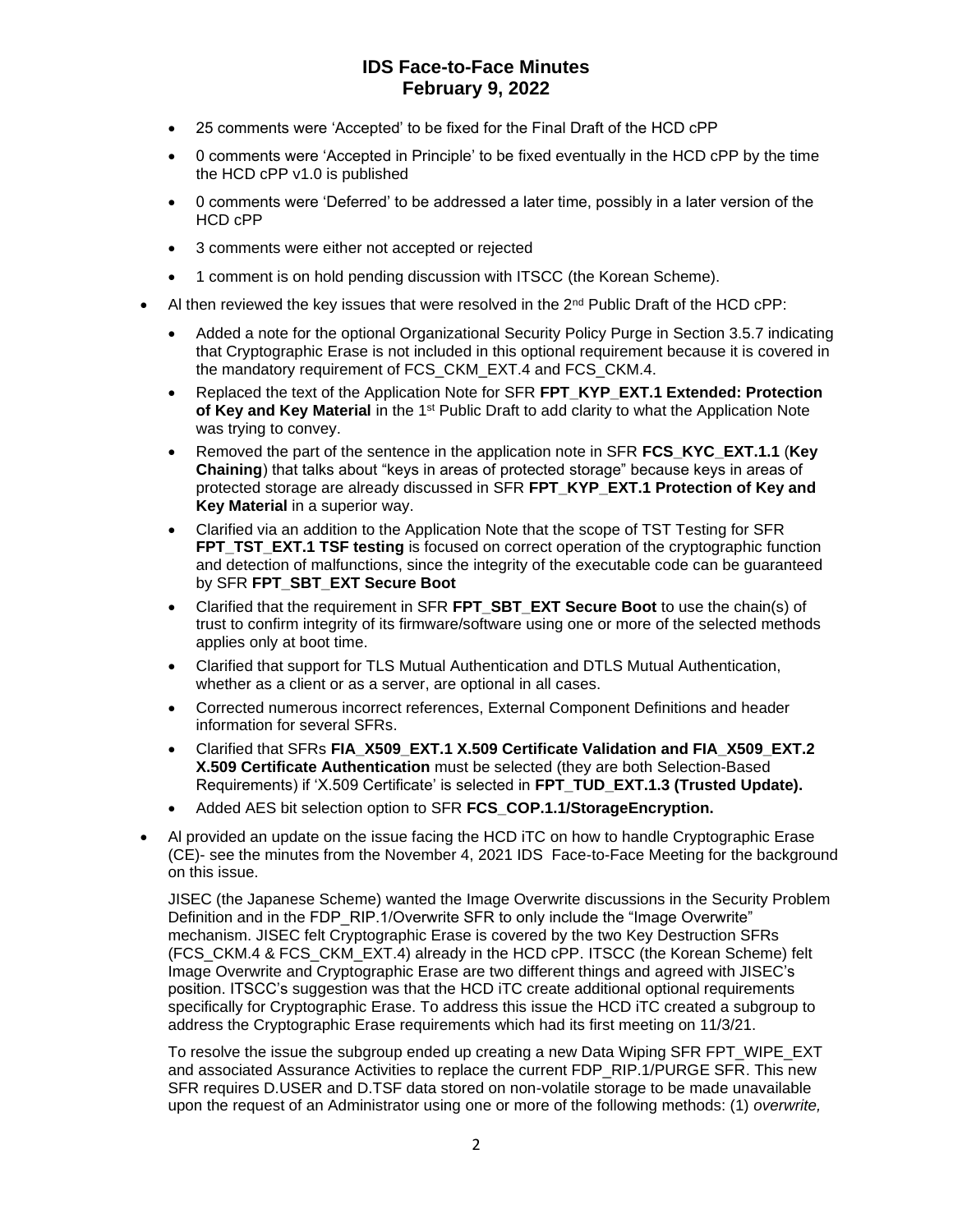*(2) block erase,* (3) *Cryptographic Erase,* (4) *[assignment: media-specific method(s)].* Note: In this context, "Cryptographic Erase" encompasses any method that destroys the decryption key while leaving encrypted D.USER and/or D.TSF on the storage media. This would include, for example, some ATA commands that only destroy the key.

The HCD iTC is still reviewing the new Data Wiping SFR but hopes to have the SFR finally finished by its next meeting on Feb 13<sup>th</sup>.

- Release of the  $2<sup>nd</sup>$  Public Draft of HCD SD was being held up because the HCD iTC needed to address the ITSCC (Korean Scheme) request to add substantive additional testing to Assurance Activities for several cryptographic SFRs. Fortunately, these comments were finally resolved at 2/6 HCD iTC Meeting so the HCD SD 2<sup>nd</sup> Public Draft could finally be completed, published and distributed for comment9.
- Inclusion of NTP is still an open issue. Al definitely feels that HCD cPP v1.0 should not be issued without inclusion of the requirements for NTP because most customers use NTP to set the time for their HCD devices and most vendors already implement "secure NTP" already. In response to a question from Smith, Al indicated that the issue that is holding up inclusion of NTP to this point is that Japanese vendors were concerned that the NTP SFR that we obtained from the Network Device (ND) cPP required the use of "secure STP" (the actual requirement is "The TSF shall update its system time using [selection: *IPsec, DTLS*] to provide trusted communication between itself and an NTP time source.") and they were not sure that they would be able to implement this requirement. Al noted most vendors he was aware of already implement "secure NTP" already

Ira mentioned that most vendors use the Network Time Security (NTS) protocol (RFC 8915) that uses TLS and Authenticated Encryption to provide cryptographic security for the client-server mode of NTP. It was noted that NTS now requires support for TLS 1.3. Ira suggested the current NTP requirement could be changed to include NTS as one of the selection options. Al said he would bring that suggestion up when he brings up the topic of NTP again to the HCD iTC for consideration one last time.

Ira noted that the TLS WG within the ND iTC had decided to ignore the latest set of NIAP comments against the latest TLS 1.3 draft and publish it in the next ND cPP release (Ira didn't know when that release was scheduled). In a later slide Al indicated that TLS 1.3 support would not be in HCD cPP v1.0; given this new information there is now a small but finite possibility, depending on the maturity of the TLS 1.3 requirements by the ND iTC, that we might be able to get TLS 1.3 into the HCD cPP in time to make the Final Draft. Al will check with the ND iTC Lead about this possibility at the next iTC Chair Meeting.

• Another issue the HCD iTC considered was a comment concerning the Secure Boot SFR FPT\_SBT\_EXT\_The current SFR requires that the hardware-based Roots of Trust must be stored in immutable memory. The comment asked whether the requirement should address hardwarebased Roots of Trust stored in mutable memory as well as immutable memory. The Hardwareanchored Integrity Verification Subgroup looked at this issue and decided that it might be possible to address this issue, but that it would require significant changes to the Secure Boot SFR, addition of at least one new SFR and other changes to the Security Problem Definition and other parts of the HCD cPP. The subgroup felt the required changes were too many to implement at this point in the HCD cPP development, so it was decided to address this issue in future versions of HCD cPP

Ira mentioned that this could be a problem for vendors getting some HCDs certified that do implement their hardware-based RoTs in mutable memory and this also could pose a problem when trying to revoke certificates. Al indicated that we were aware of the issues but the HCD iTC had to make the decision, and iTCs often have to make these types of decisions.

• When discussing some of the remaining issues that need to be addressed by the HCD iTC, one of the issues was whether the HCD cPP v1.0 would include removal of support for Cipher suites with RSA Key Generation with keys < 2048 bits as required by NIST SP 800-56B and NIST SP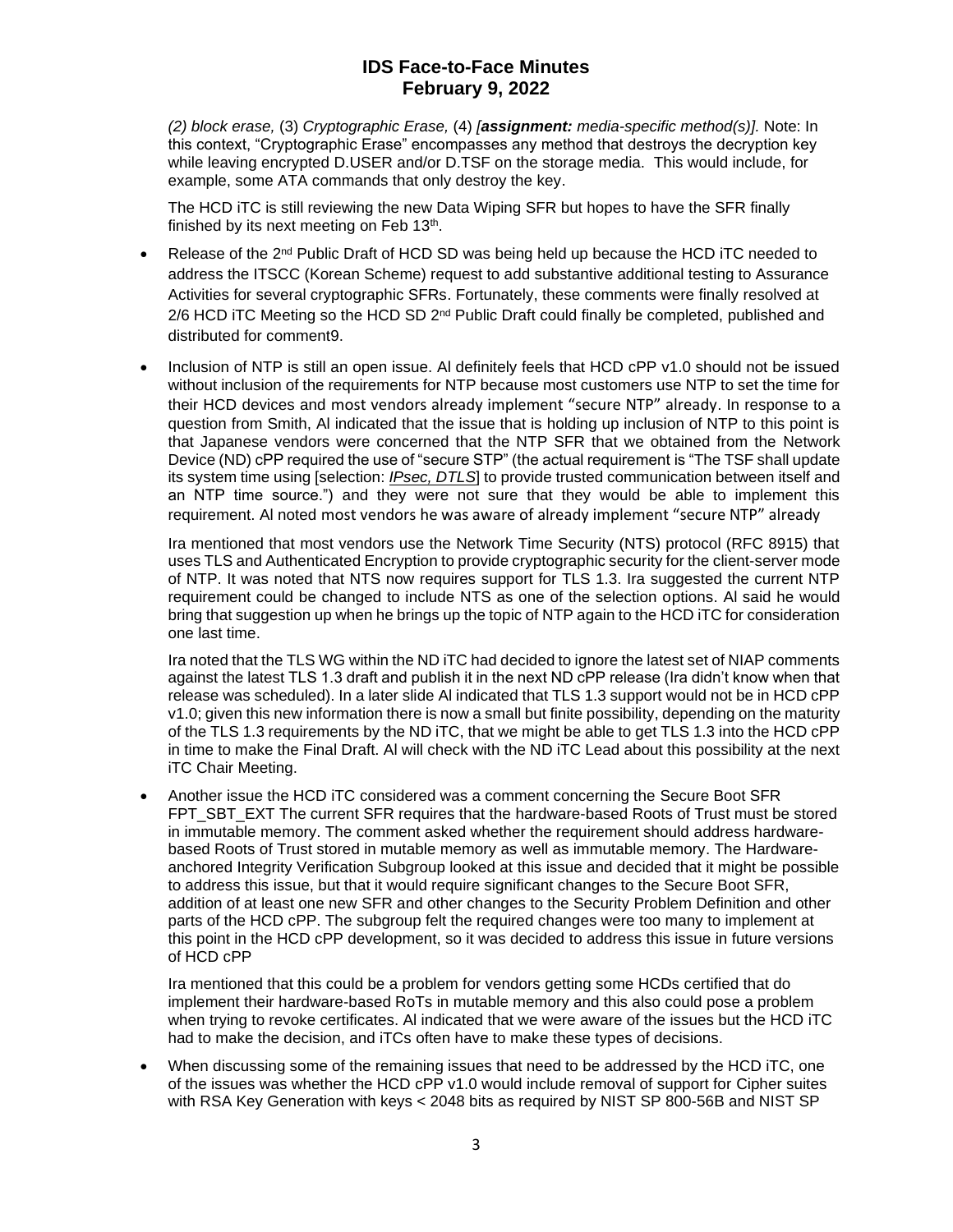800-131A. Ira pointed out that with RSA Key Generation with keys < 2048 bits are already being disallowed in most cases, so the HCD iTC is probably going to have to disallow support for that as well as for SHA-1 and all RSA and DHE Key Exchanges anyway.

- Al indicated that right now with the exception of maybe NTP and possibly TLS 1.3, there is no new content planned for the HCD cPP behind what is already in the pipeline. The only things that might change that would be requests from the Japanese and Korean Schemes, NIAP Technical Decisions against the HCD PP or possible comments against the 2<sup>nd</sup> Public Draft of the HCD SD.
- Al provided a status update on the schedule as follows:
	- $2<sup>nd</sup>$  Public Draft of the HCD CPP was released on time (12/14/21) per the updated schedule and comments were received on time (1/31/22) per the revised schedule.
	- $2<sup>nd</sup>$  Public Draft of the HCD SD is now planned for release on 2/18/22 and comments are planned to be received by 3/18/22. That is some 2 months behind the revised schedule.
	- Final Draft Submitted for Review: Right now, baring something unexpected, Al thinks the Final Draft of the HCD cPP should be published as scheduled at the beginning of April 2022. The Final Draft of the HCD SD is probably going to be published around the middle of May 2022; it could be published sooner depending on the number of comments that are received. Ira commented that in his experience it is that final draft where the most comments are received, especially from other Schemes, because this is the time when they realize they have to review the document. Al agreed with Ira, stating that he has been concerned with the lack of comments from other Schemes, especially NIAP, and is fearful we may get a dump of comments against the Final Draft.
	- Final Documents Published: Right now, per the schedule the HCD cPP/SD are to be published in mid-May 2020. Given that the HCD SD is two months behind the HCD cPP, Al's best guess is that earliest the two documents could be published in mid-July 2022. If Ira's experience comes to pass, it could be even later than that.
- Al then listed these items as ones to consider for inclusion in the HCD cPP/SD Post-v1.0. They were essentially the same ones that he presented at the November 4<sup>th</sup> IDS Face-to-Face meeting.
- In talking about next steps, Al emphasized that a key "next step" was that the HCD iTC has to start planning for what comes after HCD cPP/SD v1.0. That involves two areas:
	- Determining what will be the schedule for future releases of the HCD cPP/SD versions (for example – minor updates every 6 months and major updates every 18 months)
	- Preparing the infrastructure (people and process/procedures) for establishment of an Interpretation Team to address the inevitable questions, comments, errors, etc. that will crop up as HCD cPP/SD v1.0 begins to be used to actually certify HCDs.
- Al finished the HCD iTC discussion with some more additions to the HCD iTC lessons learned he presented at May, August and November 2021 IDS Face-to-Face Meeting. These additional lessons learned were:
	- You have to be aggressive in the way you attack a problem or you will never get done
	- No matter when you think you've finished solving a problem, you'll find that you're not finished at all
	- Standards work takes a lot of patience
	- You have to rely on a same core group of dedicated volunteers or you'll never get it done
- 5. Al then presented follow-up information to the Executive Order on Improving the Nation's Cybersecurity topic he had presented at the IDS Session during the PWG August 2021 Face-to-Face Meetings.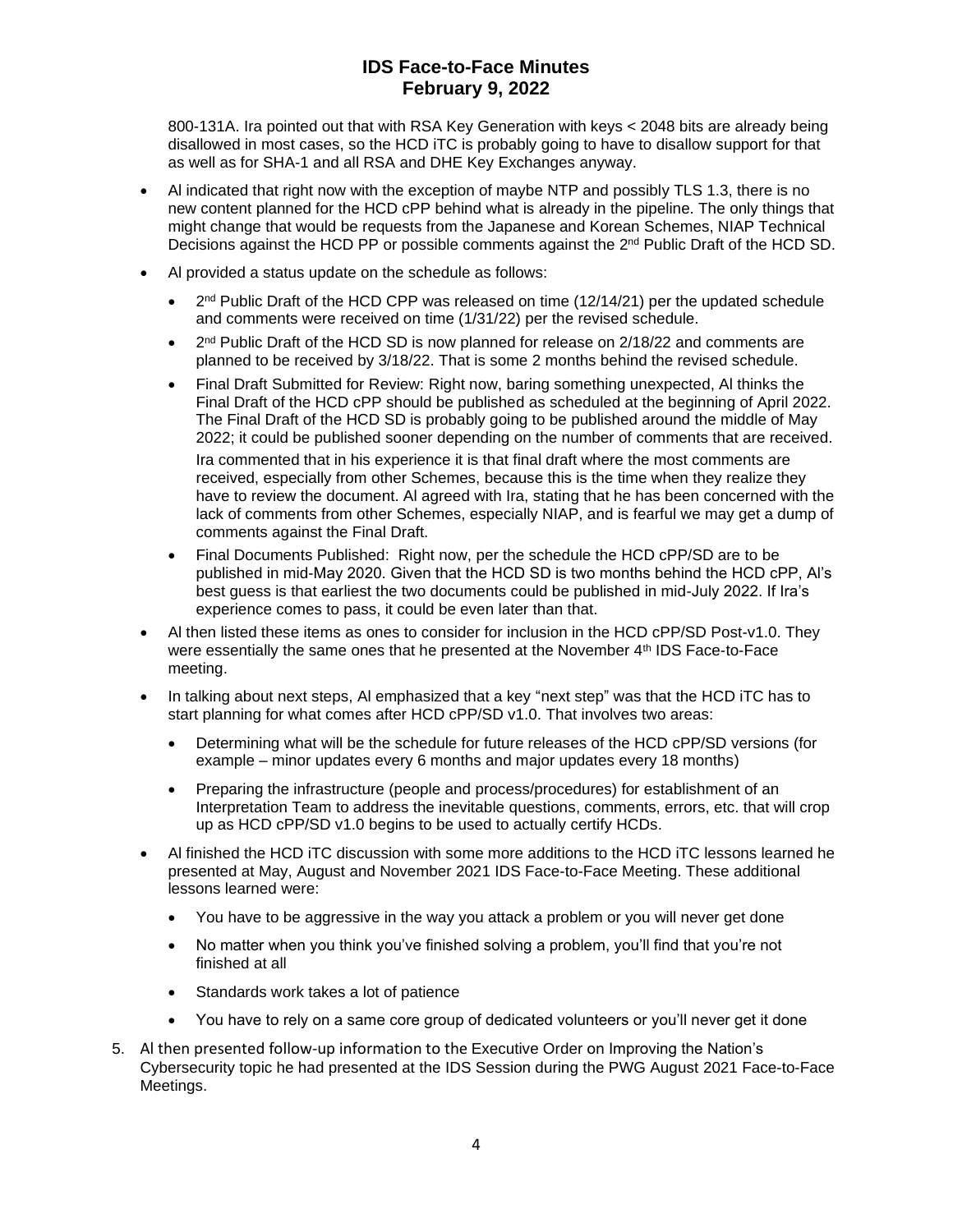As a precursor, this Executive Order was issued by the White House on May 12, 2021. Its goal was to establish a Cybersecurity policy that must include systems that process data (information technology (IT)) and those that run the vital machinery that ensures our safety (operational technology (OT)). The purpose of this discussion was to indicate what steps had been done to implement this Executive Order in 2021 since it had been issued in May 2021.

The key steps that had been taken were:

- NIST defined "critical software" as: *any software that has or has direct software dependencies upon, one or more components with at least one of these attributes:* 
	- *Software that is designed to run with elevated privilege or manage privileges;*
	- *Software that has direct or privileged access to networking or computing resources;*
	- *Software that is designed to control access to data or operational technology;*
	- *Software that performs a function critical to trust; or operates outside of normal trust boundaries with privileged access.*
- The National Telecommunications and Information Administration (NTIA) defined the minimum elements of a Software Bill of Materials (SBOM) to be:
	- Required data fields (e.g., "supplier name," "component name," and "cryptograph hash of the component,")
	- Operational considerations a set of operational and business decisions and actions that establish the practice of requesting, generating, sharing, and consuming SBOMs
	- Support for automation support relates to whether the SBOM can be automatically generated and is machine-readable.
- NIST published guidelines recommending minimum standards for vendor verification of their software source codes that consists of the following Technique Classes - (1) Threat Modeling; (2) Automated Testing; (3) Code-Based (Static) Analysis; (4) Dynamic Analysis; (5) Check Included Software; and (6) Fix Bugs. Each of these Technique Classes includes one or more specific techniques.
- NIST released the final version of NISTIR 8259B, ["IOT Non-Technical Supporting Capability Core](https://nvlpubs.nist.gov/nistpubs/ir/2021/NIST.IR.8259B.pdf)  [Baseline"](https://nvlpubs.nist.gov/nistpubs/ir/2021/NIST.IR.8259B.pdf). It complements NISTIR 8259A, "Core Device Cybersecurity Capability Baseline (May 2020), which is NIST's guide to the technical aspects of manufacturing secure Internet of Things ("IOT") devices and products.

NISTIR 8259B describes four recommended non-technical supporting capabilities related to the lifecycle of cybersecurity management that manufacturers should implement, including (1) documentation, (2) information and query reception, (3) information dissemination, and (4) education and awareness. NISTIR 8259A and NISTIR 8259B are intended to define a baseline set of activities that manufacturers should undertake during the planning, development, and operational life of IOT devices to address the cybersecurity needs and goals of their customers.

- [NIST](https://nvlpubs.nist.gov/nistpubs/SpecialPublications/NIST.SP.800-161r1-draft2.pdf) published preliminary guidelines for enhancing software supply chain security NIST [Special Publication 800-161 Revision 1.](https://nvlpubs.nist.gov/nistpubs/SpecialPublications/NIST.SP.800-161r1-draft2.pdf) These guidelines contained three targeted initiatives:
	- Critical Software Definition and Security Measures;
	- Recommended Minimum Standard for Vendor or Developer Verification of Code; and
	- Cybersecurity Labeling for Consumers: Internet of Things (IoT) Devices and Software
- NIST issued three guidance documents on Cloud Security
	- The [Second Draft NIST Internal Report \(IR\) 8320,](https://nvlpubs.nist.gov/nistpubs/ir/2021/NIST.IR.8320-draft2.pdf) "Hardware-Enabled Security: Enabling a Layered Approach to Platform Security for Cloud and Edge Computing Use Cases"
	- [Draft NIST IR 8320B,](https://nvlpubs.nist.gov/nistpubs/ir/2021/NIST.IR.8320B-draft.pdf) "Hardware-Enabled Security: Policy-Based Governance in Trusted Container Platforms"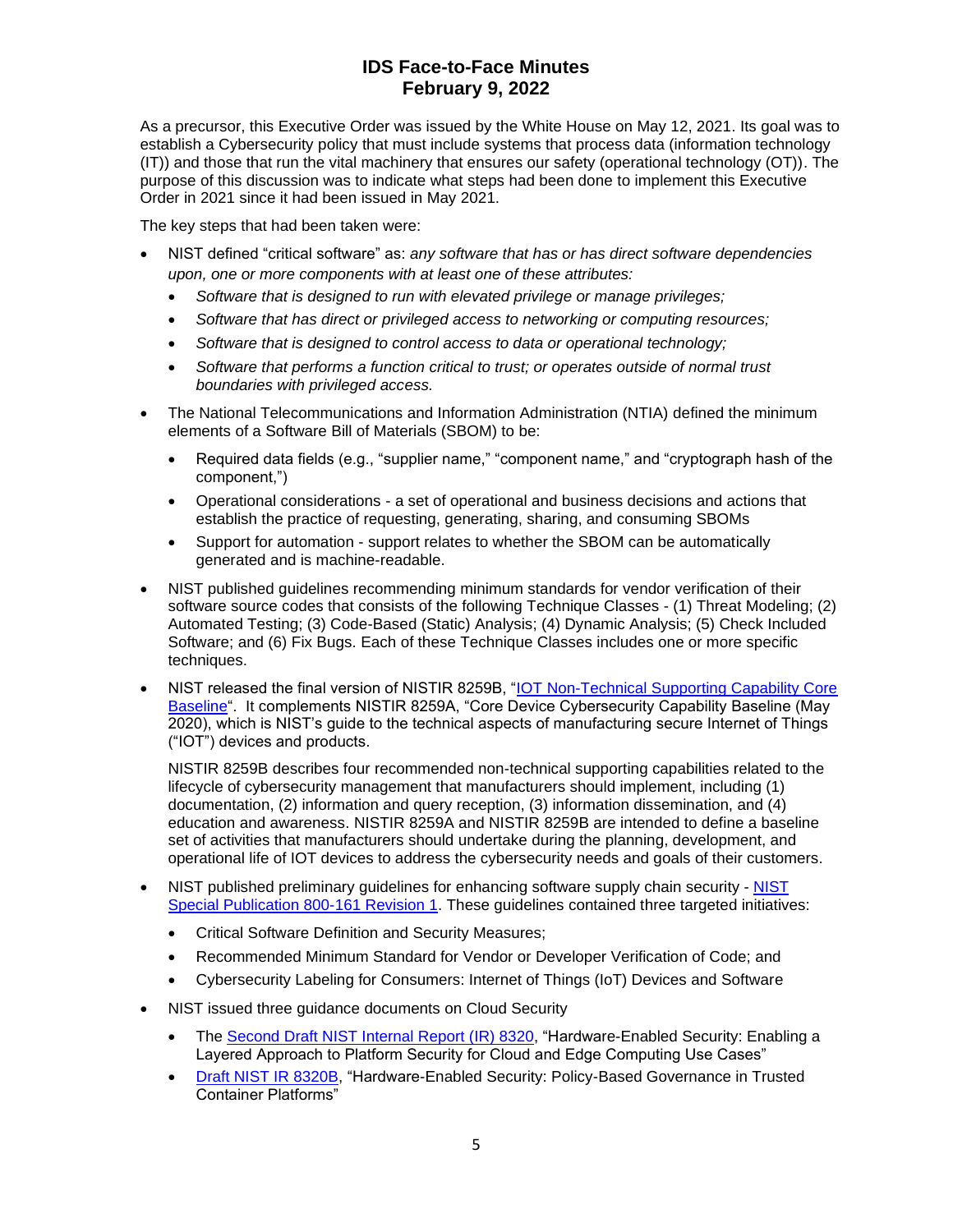• [Draft NIST Publication \(SP\) 1800-19,](https://www.nccoe.nist.gov/sites/default/files/library/sp1800/tc-nist-sp1800-19-draft2.pdf) "Trusted Cloud: Security Practice Guide for VMware Hybrid Cloud Infrastructure as a Service (IaaS) Environments."

These documents provide guidance on practices, techniques, and technologies for securing data in connection with various cloud services. Al noted that the area of Cloud Security was not mentioned in the original Executive Order, nor was IoT. This just showed the intent to address cybersecurity threats across the entire spectrum of software.

- NIST released a draft Secure Software Development Framework (Draft SSDF) at the end of September 2021 - [Draft NIST Special Publication 800-218,](https://nvlpubs.nist.gov/nistpubs/SpecialPublications/NIST.SP.800-218-draft.pdf) Version 1.1. This SSDF framework consists of a core set of high-level secure software development practices that can be integrated into software development life cycles.
- The Cybersecurity and Infrastructure Security Agency (CISA) published two Cybersecurity Incident Response and Vulnerability Response Playbooks – one for incidence response and one for vulnerability response.

The Incident Response Playbook covers incidents that involve confirmed malicious cyber activity and for which a "major incident" (as defined by the Office of Management and Budget) has been declared or not yet reasonably ruled out. It provides Federal Civilian Executive Branch (FCEB) agencies with a standard set of procedures to identify, coordinate, remediate, recover, and track mitigations from incidents affecting FCEB systems, data, and networks.

The Vulnerability Response Playbook applies to any vulnerability "that is observed to be used by adversaries to gain unauthorized entry into computing resources." It sets forth standard, highlevel processes and practices that FCEBs should follow when responding to vulnerabilities that pose significant risk.

- NIST issued a Draft Criteria for Consumer Software Cybersecurity Labeling. This draft describes the baseline technical criteria as a series of attestations, i.e., claims made about the software associated with the label. It organizes these attestations into the following categories: (1) Descriptive Attestations, such as who is making the claims in the label, what the label applies to, and how consumers can obtain other supporting information; (2) Secure Software Development Attestations, such as how the software provider adheres to accepted secure software development practices throughout the software development cycle; (3) Critical Cybersecurity Attributes and Capability Attestations, and (4) Data Inventory and Protection Attestations, including declarations concerning the data that is processed, stored, or transmitted by the software.
- NIST published Security Guidance for Internet of Things Devices consisting of:
	- [Establishing IoT Device Cybersecurity Requirements](https://nvlpubs.nist.gov/nistpubs/SpecialPublications/NIST.SP.800-213.pdf) (NIST Special Publication (SP) 800-213) that overviews areas of consideration for organizations when determining the applicable cybersecurity requirements for an IoT device
	- Revised [IOT Device Cybersecurity Requirements Catalog](https://nvlpubs.nist.gov/nistpubs/SpecialPublications/NIST.SP.800-213A.pdf) (NIST SP 800-213A) that contains controls similar to those in NIST SP 800-53 that can be selected in categories such as Data Protection, Software Update, Cybersecurity State Awareness and Device Security (essentially a NIST SP 800-53 for IoTs)
- 6. Ira then covered the latest status on the HCD Security Guidelines. Ira had just published the previous day an updated version of the HCD Security Guidelines (Version 13.1 dated 8 February 2022) that can be found at <https://ftp.pwg.org/pub/pwg/ids/wd/wd-idshcdsec10-20220208-rev.docx> (Note: a "clean" version of the update can be found at [https://ftp.pwg.org/pub/pwg/ids/wd/wd-idshcdsec10-](https://ftp.pwg.org/pub/pwg/ids/wd/wd-idshcdsec10-20220208.docx) [20220208.docx\)](https://ftp.pwg.org/pub/pwg/ids/wd/wd-idshcdsec10-20220208.docx).

The updates were mainly in Section 5, HCD Local Security. Ira indicated this was not meant to be a thorough review of the changes since some of the updates were incomplete, so he planned to just walk through the changes during this meeting which he proceeded to do.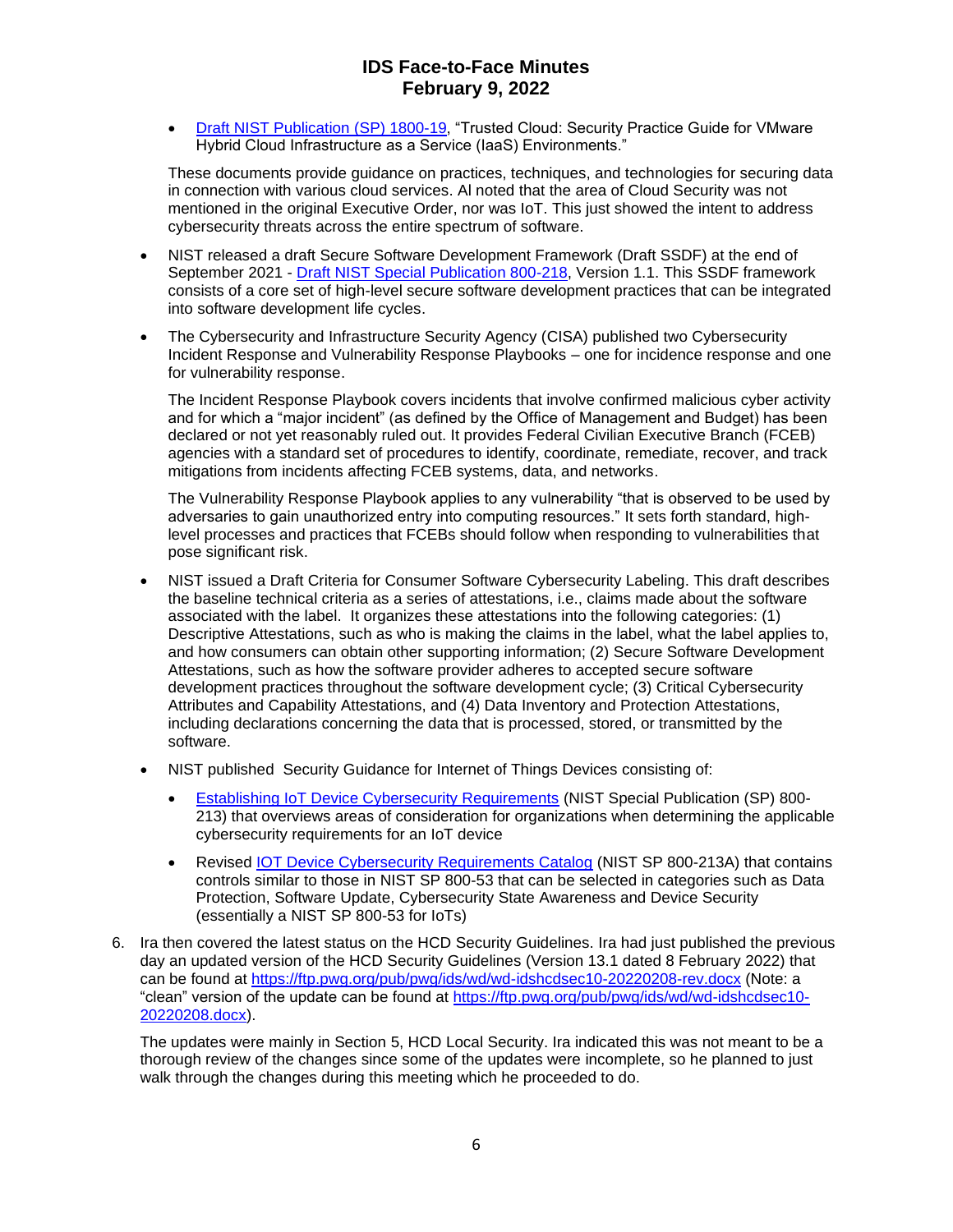There were questions regarding the material in Section 5.2, Local Peripheral Interfaces, specifically about Bluetooth and Bluetooth Low Energy (BLE) and the guidance around not enabling either by default. It was pointed out that Bluetooth beacons, which only announce their presence but do not act as two-way interfaces, may be included in HCDs by default. Ira agreed that this guidance and this whole section does need some rework.

There was also a question about Section 5.2.2 on HDMIs and HDMIs were actually on HCD. Ira indicated he would look into this and remove this section if they were not.

Finally, there was some discussion on USBs, although what is in the document now is very preliminary and needs to be significantly expanded.

- 7. For the final topic Ira presented his Liaison report on current standards developments for the Trusted Computing Group (TCG) and Internet Engineering Task Force (IETF). The key points from Ira's Liaison Report were:
	- Regarding TCG standards activities, some key items Ira stressed were:
		- **TCG MARS 1.0 Mobile Profile** this is out for public review and is the first update in 8 years. MARS, by the way, is designed to support secure boot.
		- **TCG SNMP MIB for TPM-Based Attestation –** it was published January 2022 and supports TPM 2.0
	- Regarding IETF standards activities, some key items Ira stressed were:
		- IETF 113 Hybrid F2F (Vienna, Austria) is 21-25 March 2022,
		- IETF 114 Hybrid F2F (Philadelphia, USA) is 25-29 July 2022**.** Ira doesn't expect much live attendance at either meeting. Ira also noted that CDDL 2.0 will be introduced at IETF 114.
		- **IETF Deprecating MD5 and SHA-1 in TLS 1.2 and DTLS 1.2**  It is important that the HCD iTC take note of this
		- Security Automation and Continuous Monitoring (SACM) has been abandoned mostly. IETF Concise Software Identifiers is the only spec left for this Working Group, which is effectively being shut down.
		- **IETF Additional Control Ops for CDDL – RFC 9165** is creating new operators for CBOR (Concise Binary Object Representation).
		- There is a new spec being developed that is I "Last Call" that is for CBOR Tags on file storage.
		- **IETF Notable CBOR Tags – draft-04 – August 2021** this spec is for more CBOR tags.
		- There is a lot going on under Remote ATtestation ProcedureS (RATS).
			- **IETF TPM-based Network Device RIV – draft-11** and **IETF YANG Data Model for CHARRA using TPMs – draft-12** are I IETF Last Call
			- **IETF Attestation Results for Secure Interactions – draft-01** and **IETF Direct Anonymous Attestation for RATS – draft-00** are WG Adopted.

The IETF is putting pressure on RATS to move along.

A question was asked what type of certification program was applicable to these IETF specs. Ira indicated that outside of a Common Criteria certification where SFRs that included these specs as requirements were included in the Security Target, the only other applicable certification program he is aware of is the Global Platform certification program, However, this program is only for mobile devices.